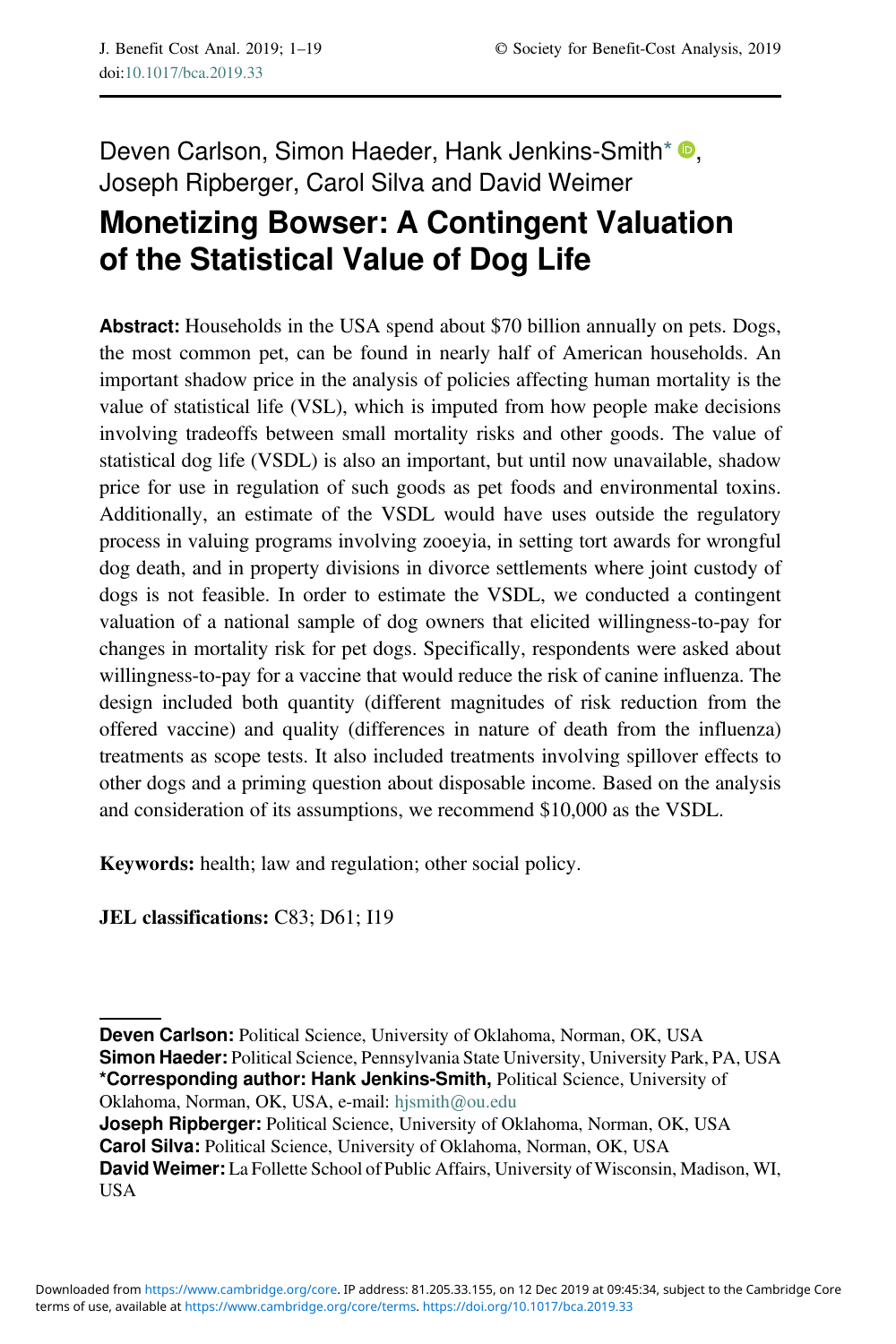## 1 Introduction

A majority of U.S. households owns pets: 48 % own dogs and 37 % own cats (APPA, [2018](#page-17-0)). People spend substantial amounts of money on pets, which they often view as beloved companions or even family members (Schwarz et al., [2007](#page-18-0); Kirk, [2019\)](#page-18-1). In 2017, households in the USA spent over \$69 billion dollars on pets, including over \$17 billion on veterinary care (APPA, [2018](#page-17-0)). These expenditures suggest that Americans place substantial value on their pets. But, what monetary value do they implicitly place on the lives of their pets when making decisions that affect the mortality risks that their pets face? We seek to answer this question for pet dogs.

The value of statistical life (VSL), an estimate of the average dollar value people in some population appear to place on their own lives when making decisions that involve mortality risk, plays an important role in U.S. health and safety regulation as the shadow price for avoided fatalities. Numerous estimates of the VSL have been made based on revealed preferences, especially wage premiums demanded for riskier jobs, and on stated preferences, such as expressed willingness-to-pay for safety devices (Viscusi & Aldy, [2003](#page-18-2), Robinson, [2007\)](#page-18-3). Current estimates of the VSL for the U.S. general population are on the order of \$10 million (Viscusi, [2018](#page-18-4)). That is, on average, Americans appear to be making decisions involving small changes in mortality risks as if they were valuing their own lives at \$10 million, which in turn serves as a willingness-to-pay based shadow price for avoided fatalities in costbenefit analyses of proposed regulations. However, some regulations also affect the mortality risk of pets. Assessing the efficiency of regulations affecting pets requires an estimate of the dollar value pet keepers place on their pets' lives. With respect to pet dogs, such analyses require an estimate of the value of statistical dog life (VSDL).

Pets face mortality risk from a variety of sources. For example, contaminated or adulterated pet food poses a substantial mortality risk to dogs and cats. In 2007, thousands of dogs and cats died in the USA because their food was contaminated with melamine, a cheap adulterant that makes flour appear to be gluten, a more valuable protein-rich wheat (Nestle, [2008\)](#page-18-5). Concerns about the adulteration of food additives in both pet and human food contributed to a strengthening of regulatory authority for the Food and Drug Administration (FDA) through the FDA Food Safety Modernization Act (P.L. 111-353) in 2010. In its subsequent rulemaking, the FDA set higher standards for animal food manufacturing (FDA, [2015](#page-18-6)). Although the primary benefit in the Regulatory Impact Analysis supporting the rule was the reduction in human salmonellosis from handling pet food, the analysts monetized reductions in illness risks to pet dogs and cats at \$2434 based on responses to a survey submitted to the regulatory docket that asked people about their willingness-to-pay for veterinary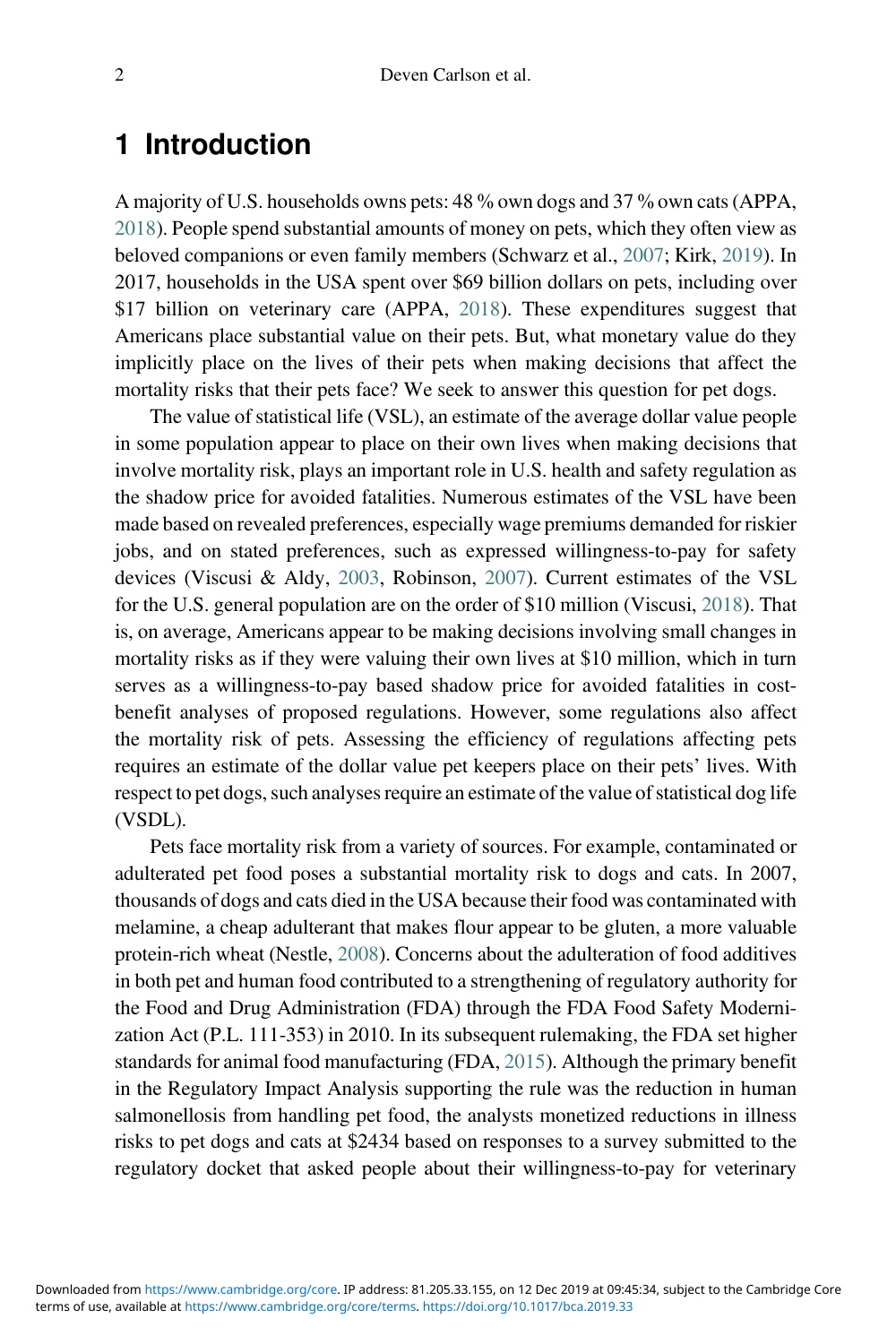visits. The analysts recognized the monetization as questionable because the survey did not employ an explicit stated preference format, but rather asked about making a payment for veterinary care for an already sick dog and thus not an appropriate basis for valuing changes in mortality risk. A VSDL derived using appropriate stated preference methods would allow the FDA to conduct more confident cost-benefit analyses of future rules affecting pet mortality. One can also imagine the assessment of rules by the Environmental Protection Agency affecting pet mortality, such as those regulating pesticide use, or by the Federal Aviation Administration (FAA) with regard to air transport as also benefiting from a reliable estimate of the VSDL.

A reliable estimate of the VSDL could potentially have utility beyond the regulation of the health and safety of pets, although we acknowledge that some caution is required in its use beyond the regulation of mortality risks. Like the VSL, it does not necessarily capture what, on average, people are willing to pay to avoid certain deaths of identifiable individuals. Just as one may have limits on the amount of money one may be willing to spend on house modifications to reduce grandma's risk of a deadly fall but willing to spend all available resources to keep her alive once she has fallen, one may be willing to spend less on reducing the mortality risk of one's pet than providing veterinary care once the pet is ill. That said, the human capital approach favored by courts in making awards in wrongful death cases has no direct analog for pets, at least those not used as breeders, which means the VSDL may be the only approach available for many applications.

With these considerations in mind, the first potential use of VSDL is as a starting point for valuations of companionship with dogs. Such valuations are directly relevant to cost-benefit analyses of programs to aid the disabled and promote human health through zooeyia (Hodgson et al., [2015](#page-18-7)). Combining the VSDL with information about the expected longevity of the dog allows estimation of the value of a dog life-year (VDLY). The VDLY would be a useful shadow price for integrating companionship into estimates of the net benefits of zooeyia programs involving dogs.

Second, the VSDL would provide a basis for valuing loss of companionship with pet dogs in tort cases. Courts generally restrict recovery of damages for the wrongful death of dogs to their market value. Some have argued that an approach more consistent with the common law would award damages based on emotional distress and loss of companionship (Martin, [2011](#page-18-8)). However, establishing the appropriate magnitude of such awards on an individual basis has been generally deemed by the courts as impractical. A population-based estimate of mean VSDL could serve as a default value to promote appropriate deterrence, if not achieve perfect compensation.

Third, the VSDL would provide a sounder basis for public investment in veterinary science and medicine. Research that reduces dog mortality clearly has a value to dog keepers. The availability of the VSDL would allow a better assessment of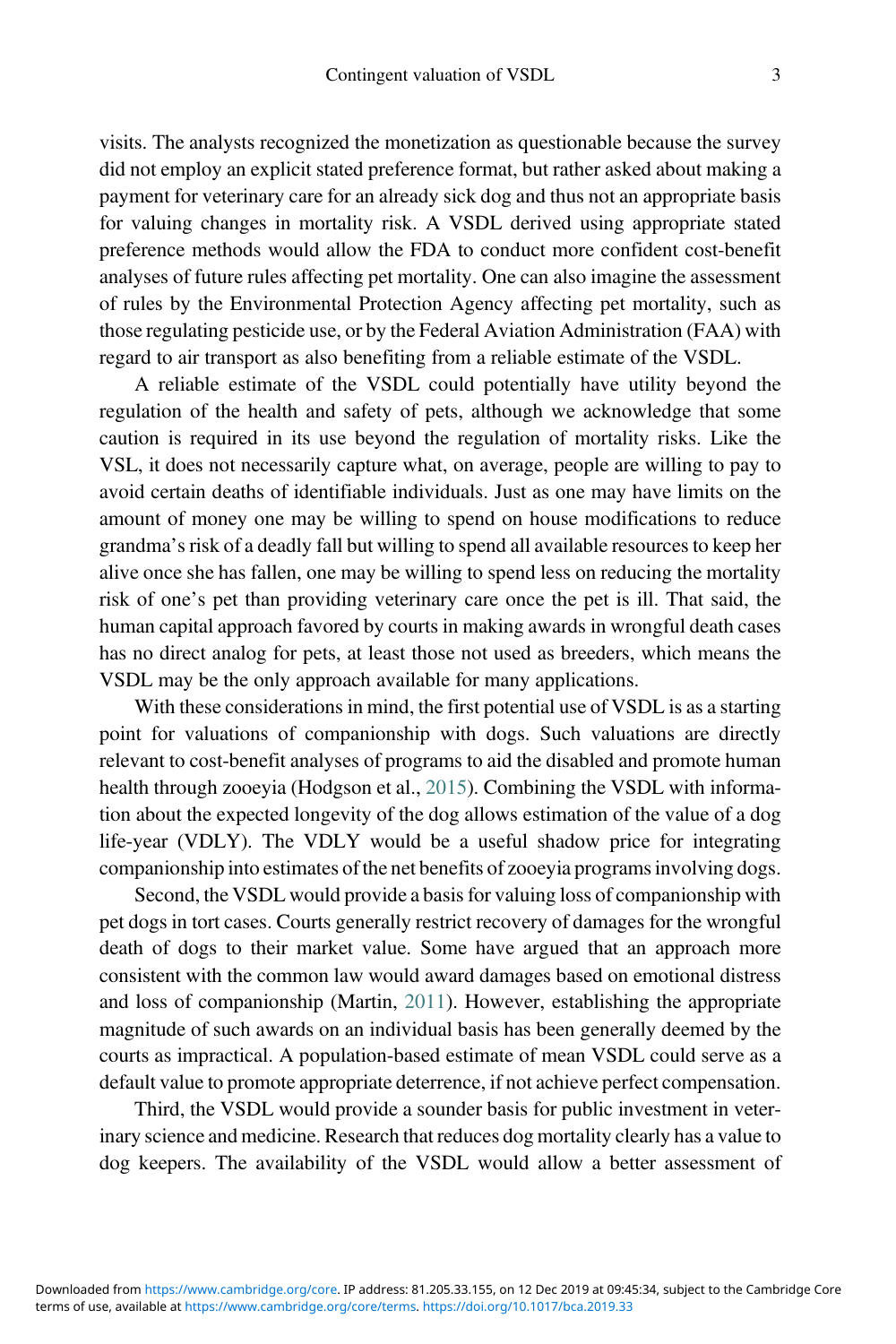alternative research programs or treatments that offer different combinations of changes in morbidity and mortality.

Fourth, divorce settlements involving only marketable property can be easily resolved by allocating each party the appropriate fraction of total assets. In cases involving custody of children, the allocations are more complicated because one party cannot be financially compensated for loss of custody. As dogs can be legally and morally bought and sold, in cases where joint custody of pet dogs is not practical, say for geographic reasons, the VSDL could provide a basis for determining the financial payment that the party gaining custody should pay as compensation to the party losing custody. As with torts involving wrongful death, courts have difficulty placing a value on companionship. A population-based mean VSDL would thus provide a starting point for negotiations over custody.

To develop an estimate of the VSDL, we conducted a survey of a sample of U.S. households with pet dogs that allows us to apply the contingent valuation method (CVM). Specifically, we elicited willingness-to-pay for a vaccine that would reduce the mortality risk to pet dogs from a newly emergent virus.

#### 2 Experimental design

Our experiments are motivated by the H3N2 canine influenza, which first appeared in the USA in 2015 and can now be found in 30 states (Centers for Disease Control and Prevention, [2019](#page-17-1)). Canine influenza H3N2 is highly contagious and so far appears to have a mortality rate of less than 10 % (American Veterinary Medical Association, [2019](#page-17-2)). Vaccines against it and the H3N8 strain are currently available.

[Table 1](#page-3-0) summarizes the five CVM experiments we conducted. Each experiment involved a hypothetical threat such that over the next year the respondent's pet would face a 12 % morality risk from canine influenza. Each respondent only received one of the five elicitations. The base case (Experiment 1) employed the following script where *name* is the name of the pet provided by the respondent and  $X$  is the randomly assigned bid amount drawn from a uniform distribution ranging from \$5 to \$3000.

| <b>Experiment</b> | <b>Risk with</b><br>vaccination $(\% )$ | <b>Suffering</b> | <b>External risk</b> | <b>Discretionary income</b><br>priming |
|-------------------|-----------------------------------------|------------------|----------------------|----------------------------------------|
|                   |                                         | No               | No                   | No                                     |
| $\overline{2}$    |                                         | N <sub>0</sub>   | No                   | Yes                                    |
| 3                 | 6                                       | N <sub>0</sub>   | N <sub>0</sub>       | No                                     |
| $\overline{4}$    |                                         | Yes              | N <sub>0</sub>       | No                                     |
| 5                 |                                         | N <sub>0</sub>   | Yes                  | No                                     |

<span id="page-3-0"></span>Table 1 Contingent valuation method experiments: 12 % risk without vaccination.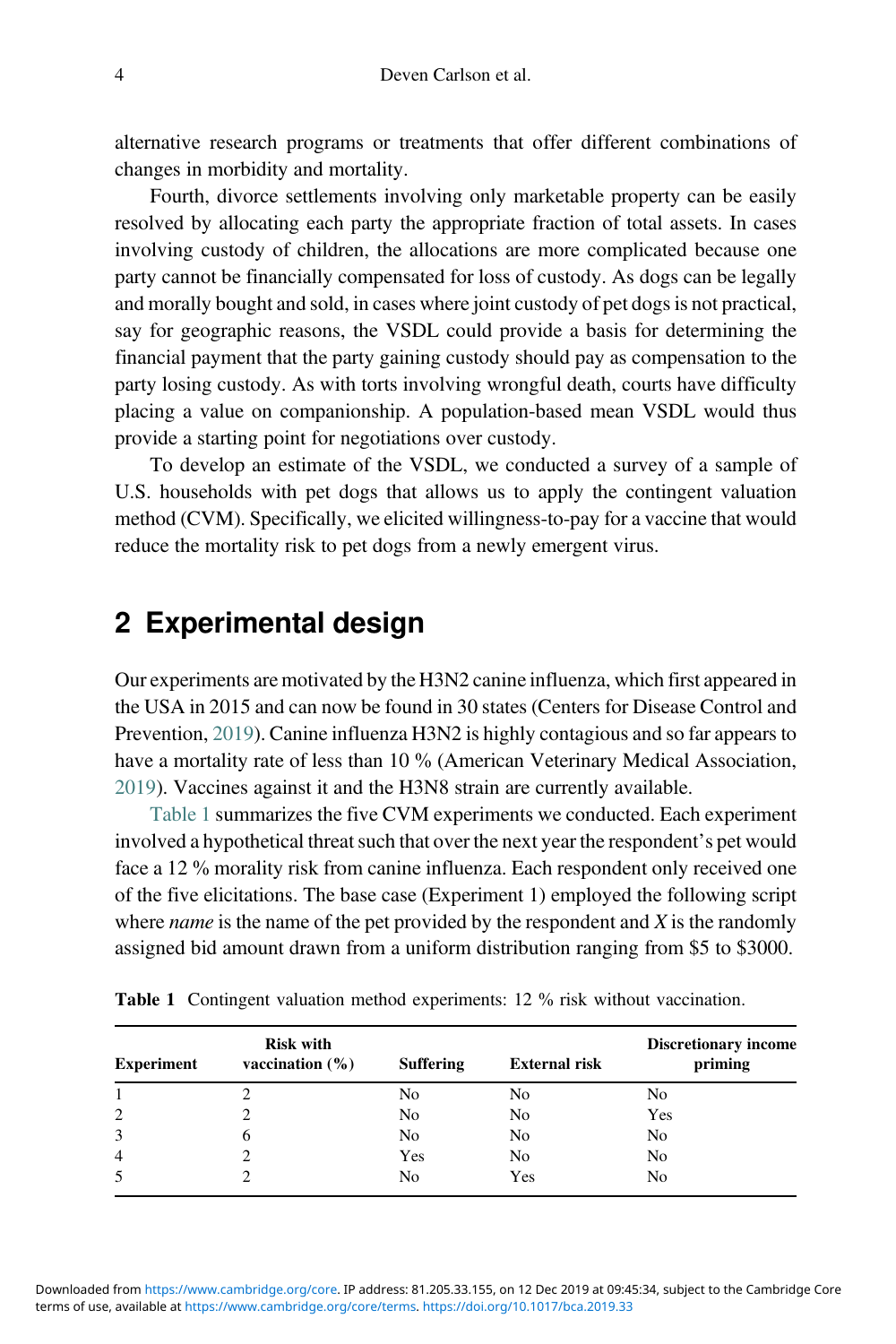<span id="page-4-0"></span>

Figure 1 Survey representation of risk of dog death due to virus.

Imagine that scientists have identified a new strain of canine influenza that will threaten dogs in your area during the coming year. Most dogs that contract the influenza over the next year will only show mild symptoms, but some dogs will die suddenly from the virus. Veterinarians estimate that a dog in your area will have a 12 % chance of contracting the new influenza strain and dying from it over the next year. Fortunately, it is not expected that this strain of influenza will remain a threat beyond the next year.

The squares in the diagram [[Figure 1\]](#page-4-0) represent the risk a dog in your area has of dying from the influenza virus over the next year. Each square represents one dog. Green squares represent dogs that do not die from the influenza; red squares represent dogs that do die from the influenza. Assume that the mortality risk for your dog is represented by the chance of randomly drawing a red square.

Now imagine that a vaccine is available to provide some protection against the influenza. The vaccine would reduce the risk that (name) would contract the new influenza strain. Specifically, the vaccine would reduce the chance of (name) dying from the influenza during the next year from 12 to 2 %.

The diagram on the left [[Figure 2](#page-5-0)] represents the risk a dog in your area has of dying from the influenza virus over the next year if the dog receives the vaccine. For comparison, the diagram on the right represents the risk of dying from the influenza virus over the next year if the dog does not receive the vaccine.

Imagine that your out-of-pocket costs to have (name) vaccinated against the new strain of influenza would be  $\$(X)$ . This is the amount you would have to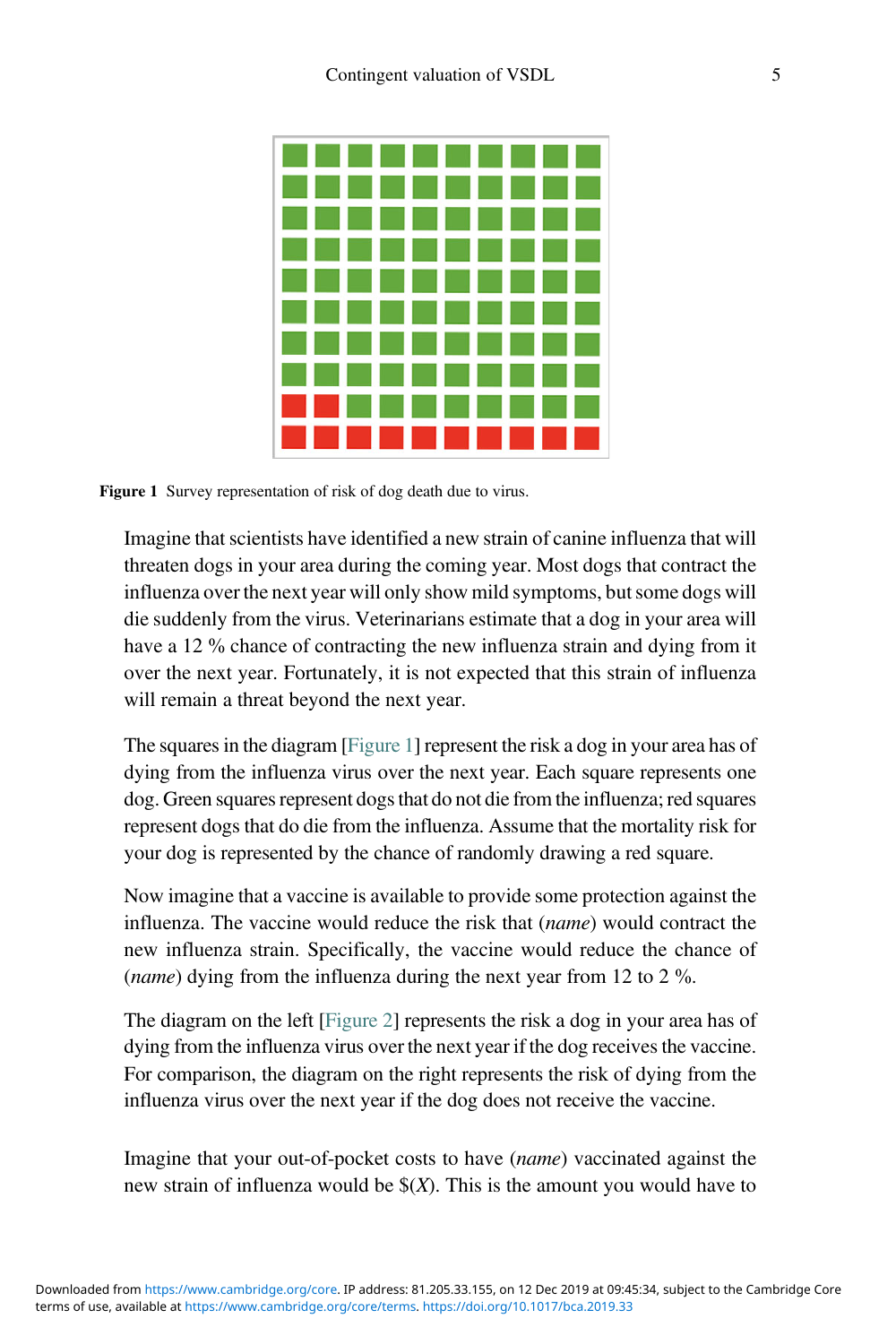<span id="page-5-0"></span>

Figure 2 Survey representation of comparison of risk of dog death due to virus with and without the vaccine.

pay whether or not you have either pet insurance or a prepaid plan with a veterinarian. Remember that this amount of money would not be available to you to use for other expenses such as grocery bills, utilities, recreation, or savings. Would you pay  $\mathcal{S}(X)$  to purchase the vaccine for *name*?

In addition to the base case (Experiment 1), we also conducted four other experiments that allow us to conduct several sensitivity analyses and robustness checks. Experiment 2 primed the respondent with a question about disposable income prior to the elicitation. Experiment 3 served as the quantitative scope test by offering a less effective vaccine. Experiment 4 served as a qualitative scope test, replacing the statement of sudden death with "Dogs that contract the influenza in the next year are expected to suffer severe and painful respiratory symptoms including coughing and choking prior to death." Lastly, Experiment 5 introduced external effects through the following addition: "The vaccine would also greatly reduce the risk that name would spread the influenza to other dogs. On average, for each dog that gets the vaccination, one additional dog will be saved from dying from the influenza." In all the experiments, respondents who stated a willingness-to-purchase the vaccine were asked how certain they were about making a purchase. Follow-up questions also asked about how likely they thought a new strain of canine influenza would put their dog at risk, and how plausible they thought it was that a vaccine could protect their dog from the influenza.

In the analyses to follow, our primary results are based on combined data from Experiments 1 and 2. Our choice to combine the data from these two experiments was driven by the fact that analysis indicated no effect of disposable income priming – the larger sample size also provides us with greater statistical power. Along with our primary results, we also present results from both the quantitative and qualitative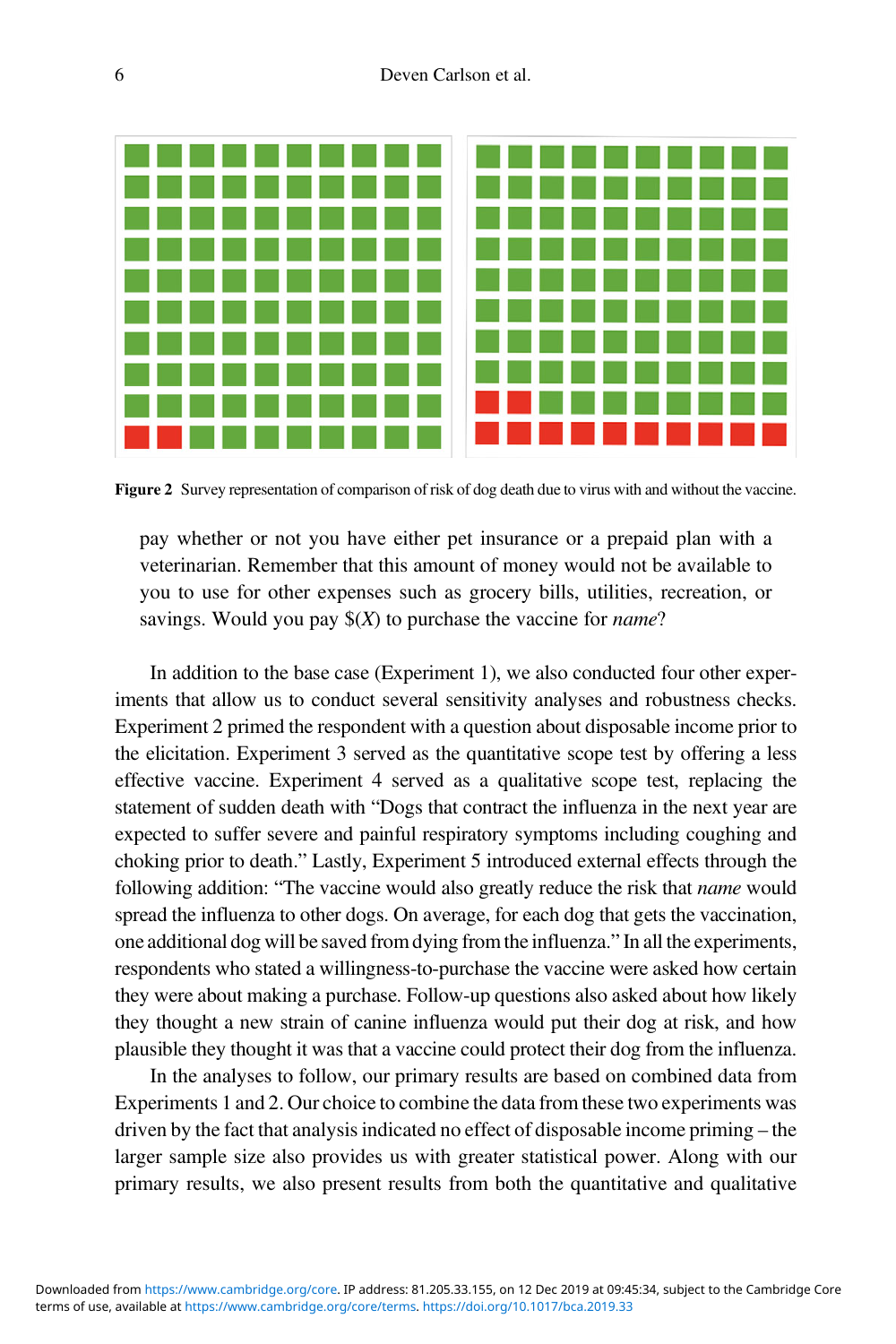scope tests – Experiments 3 and 4, respectively – as well as from the scenario that introduced the notion of external effects (Experiment 5).

### 3 Survey data

The University of Oklahoma's Center for Risk and Crisis Management administered a survey to a national sample of dog keepers drawn from a Qualtrics panel of willing respondents. The survey was fielded from May 18 to 23, 2018, and completed by 4975 adults who kept dogs in their households. This analysis focuses on the 4682 respondents who considered their dogs to be primarily pets, excluding those for whom dogs were primarily guides, breeders, guards, or used in agriculture. As almost half of U.S. households keep dogs, it is reasonable to assume that the Qualtrics panel produces a representative national sample of dog owners. As a further assessment of representativeness, we compared the most common male and female dog names in our sample to those reported by [Rover.com](https://www.rover.com/), the largest network of dog sitters and walkers, and the most common male and female names of dogs in our sample in households with pet insurance or prepaid veterinary plans to those reported by Embrace Pet Insurance (Appendix). The overlap between the dog names in the sample and on [Rover.com](https://www.rover.com/) is remarkable, increasing our confidence in the representativeness of the sample.

In addition to the questions directly related to the elicitation of the willingness to pay, the survey also contained standard demographic questions, including income and family situation. A question was also asked about whether or not the respondent viewed the dog as a companion – see Kirk [\(2019](#page-18-1)) for an analysis of the importance of value attachment through a sense of "psychological ownership" for companion dogs. There were also a number of questions about the dog. The most important of these questions was the number of additional years that respondents expected their dogs to live, which is required to convert VSDLs into VDLYs. Because of concern that respondents would have difficulty answering this question, we asked about the weight and current age of their dogs. Based on dogs' weights and current ages, we looked up an estimate of expected number of years of additional life in a life table for dogs (Inoue et al., [2015\)](#page-18-9). If the number of expected years in the life table (expecte $d$ <sub>life</sub>) were greater than zero, we asked the following question:

On average, a dog with (name's) weight and age would be expected to live (expected\_life) more years. Note that this is only an average, so that (name) could live more or fewer years. Barring an accident, and given your knowledge of (name's) health, what is your best guess about how many more years (name) will live?

If the number of expected years in the life table were zero, then we asked the following:

Based on published studies of the life spans of dogs by age and weight, (name) has lived longer than average. Barring an accident, and given your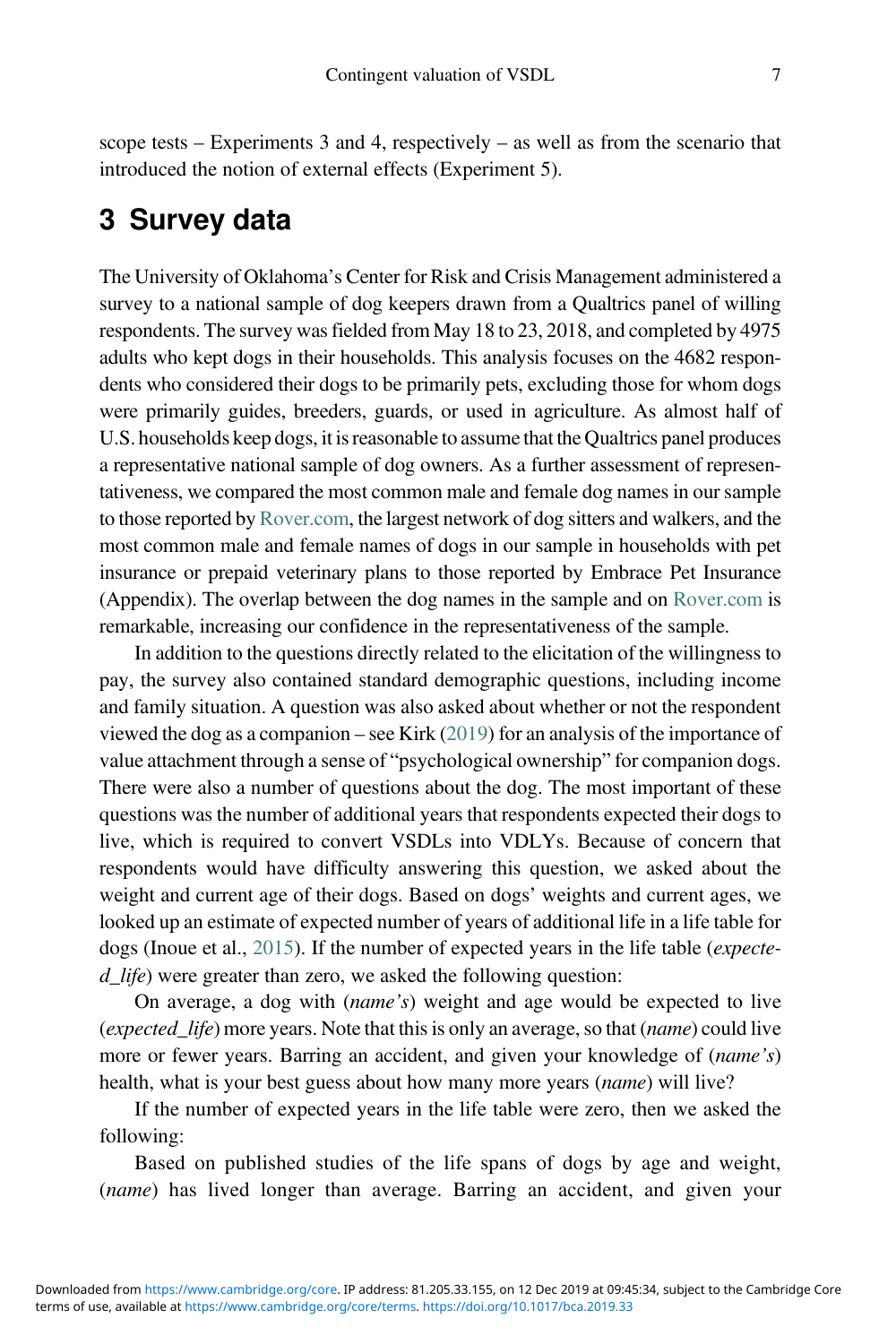knowledge of (name's) health, what is your best guess about how many more years (name) will live?

The answers to these questions provided an estimate of how long respondents expected their dogs to live. Overall, the correlation between the life table and the respondents' estimates was 0.63 with 54 % expecting their dogs to outlive the life table.

## 4 Estimation methods

A major concern in the use of CVM is that the hypothetical nature of the choice leads some respondents to accept bids when, if faced with actual choices, they would reject them. To guard against this sort of bias, researchers usually include a follow-up question asking about how certain respondents are of their acceptance of the bid (Champ et al., [1997](#page-17-3)). "Don't know" responses and acceptances without a high level of certainty are converted to rejections. Especially with respect to private goods, where comparisons can be made between the stated preferences in the CVM and observed market behavior, this procedure appears to eliminate bias resulting from the hypothetical nature of the choice (Blumenschein et al., [2007\)](#page-17-4). Following this approach, we estimate the mean WTP after recoding acceptances as rejections if respondents expressed a certainty of less than 8, on a scale from 0 to 10 in which 0 corresponds to "Not at all confident" and 10 corresponds to "Extremely confident."

We assume an underlying random utility model in which WTP is an exponential function of the bid price (Hanemann & Kanninen, [1999](#page-18-10); Haab & McConnell, [2002](#page-18-11)). A standard logistic regression with the natural log of the bid price can be used to estimate the mean and standard deviation of WTP using formulas derived by Buckland et al. ([1999\)](#page-17-5). Specifically, we estimate the following model:

$$
E[y_i] = \frac{1}{1 + e^{-\beta[\ln(p_i) - \mu_i]}},
$$
\n(1)

where  $y_i$  is an indicator of bid acceptance,  $\beta$  is the coefficient of the natural log of the bid,  $p_i$ , and  $\mu_i$  is the WTP for the *i*th respondent, which is a function of the covariates other than  $p_i$ . This equation implies the following probability density function over p:

$$
f(p_i) = \frac{-\beta e^{-\beta[\ln(p_i) - \mu_i]}}{p_i \{1 + e^{-\beta[\ln(p_i) - \mu_i]}\}^2},\tag{2}
$$

which can be implemented with the empirical estimate b of  $\beta$  and  $m_i$  of  $\mu_i$ . We use numerical integration (from 0 to \$15,000, an amount five times the upper bid price of \$3000) to estimate the mean WTP for the ith respondent using

$$
\overline{\mu}_i = \int_0^\infty p f(p) \, \mathrm{d} p. \tag{3}
$$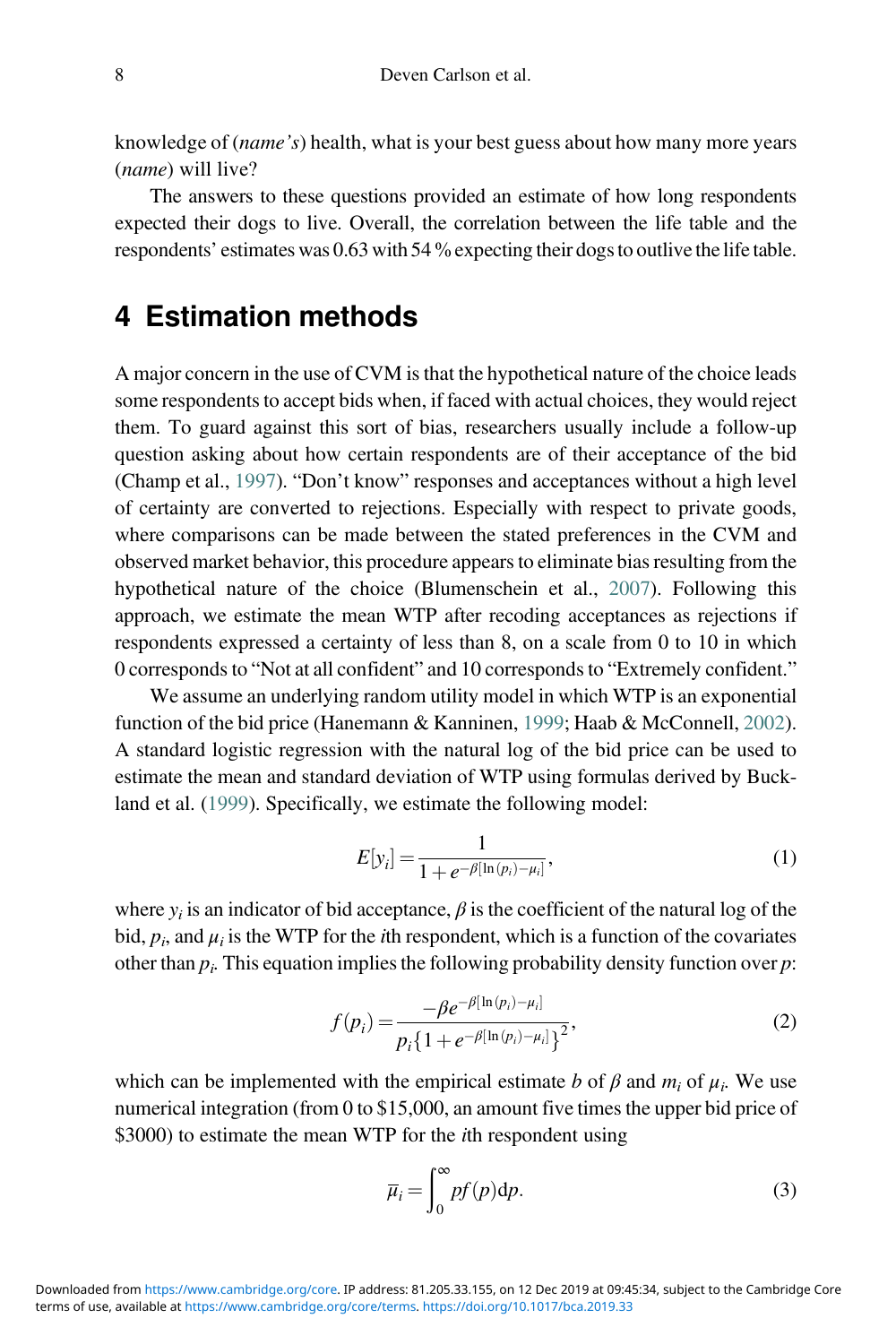To derive an estimate of the variance of mean WTP, let  $m_i$  be the predicted value of  $\mu_i$ , b the estimated value of  $\beta$ , and  $u_i = e^{-b[\ln(p) - m_i]}$ . The variance of  $m_i$  is given by

$$
var(m_i) \approx var(b) \left( \int_0^\infty \frac{u_i [bh(p) - 1 - \{bh(p) + 1\} u_i]}{(1 + u_i)^3} dp \right)^2 + var(m_i) \left( \int_0^\infty \frac{b^2 u_i (u_i - 1)}{(1 + u_i)^3} dp \right)^2 + 2cov(b, m_i) \left( \int_0^\infty \frac{u_i [bh(p) - 1 - \{bh(p) + 1\} u_i]}{(1 + u_i)^3} dp \right) \left( \int_0^\infty \frac{b^2 u_i (u_i - 1)}{(1 + u_i)^3} dp \right),
$$
\n(4)

where the integrals are evaluated numerically. The mean and variance of WTP average over the values for the i respondents in the sample.

The analysis assumes that  $\mu_i$  is a function of two types of variables, those directly affecting utility and those affecting perception of the hypothetical elicitation. As an economic choice and assuming respondents view vaccination as a private good, we expect income to contribute to a greater willingness-to-pay for the vaccine. To take account of different household sizes, we divided reported income by the Federal Poverty Line (FPL) that takes account of the number of people in the household (U.S. Department of Health and Human Services, [2019](#page-18-12)). We expect a greater WTP for dogs with expected longer future lives. We also expect a greater WTP for dogs that keepers explicitly view as companions; furthermore, we hypothesize that, because the length of the relationship likely contributes to a stronger sense of companionship, willingnessto-pay should be larger for older dogs. Although the elicitation clearly specifies that the bid price is an additional out-of-pocket cost, and the standard budget reminder reinforces this by noting that accepting it would reduce money available for other expenditures, we hypothesize that those who have either pet insurance or a prepaid veterinary plan may be more risk-averse. Consequently, we include a variable in the estimation that indicates whether or not the respondent has either an insurance policy or a prepaid plan for the dog. Keeping more than one dog may have competing effects. On the one hand, we might hypothesize that respondents with more than one dog might have a lower WTP if they anticipate purchasing the vaccination for all their dogs. On the other hand, we could hypothesize that the additional dog or dogs would make the marginal loss of companionship from the death of the dog smaller than it would be if the respondent only keeps one dog. We also hypothesize respondents living alone will have a higher WTP as companionship with their dogs may substitute for family companionship.

In addition, we hypothesize that three variables will potentially influence how respondents perceive the hypothetical elicitation. First, respondents who see the threat of canine influenza as more likely should be more likely to view their response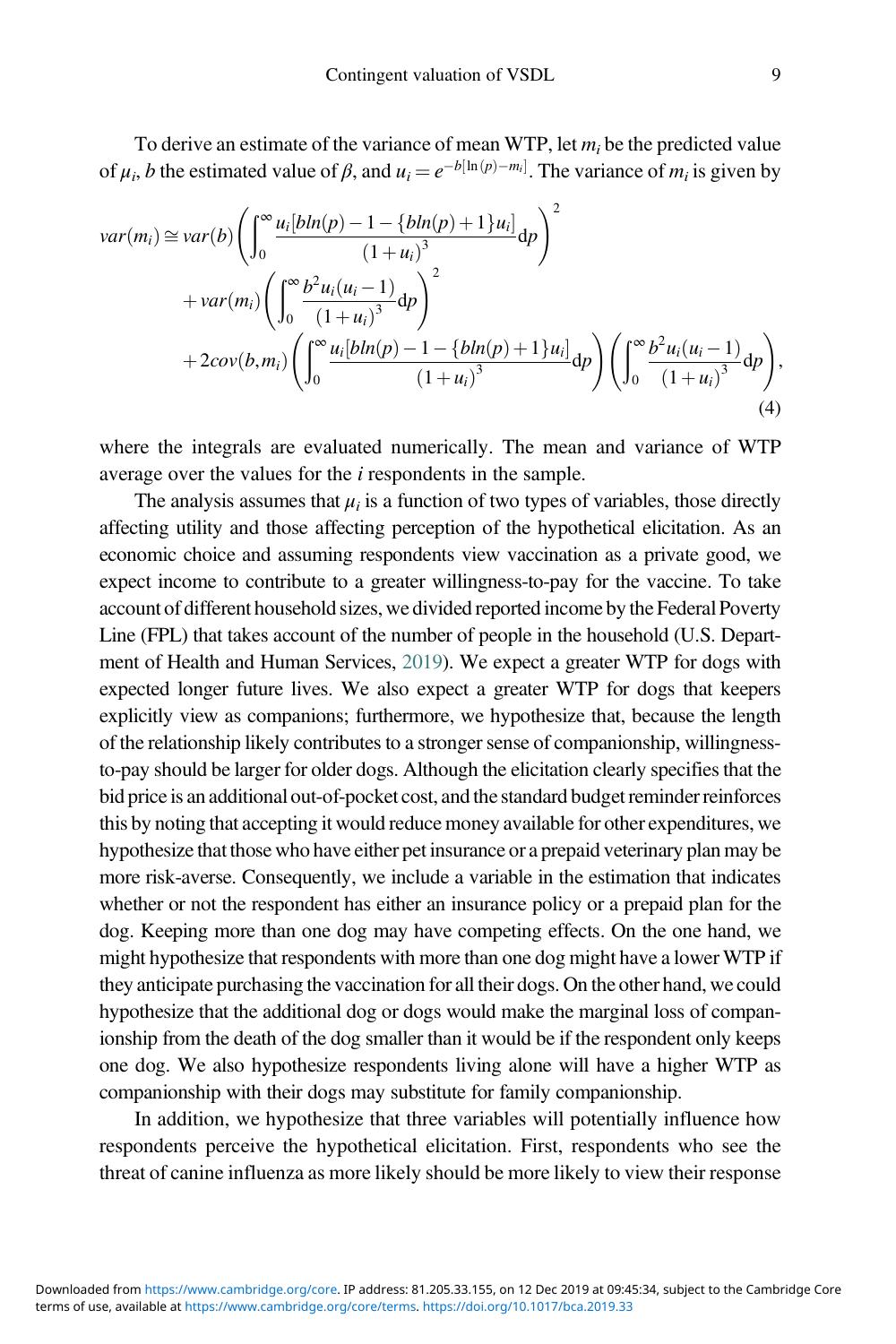to the elicitation as consequential. Therefore, we created an indicator to identify respondents who reported that they thought it was either somewhat or extremely likely that their dogs would be exposed to a new strain of canine influenza. Second, respondents who see a protective vaccine as plausible would also be more likely to see the elicitation as consequential. We identified these respondents with an indicator. In the analysis that follows, we expect that respondents who both see the influenza risk likely and a vaccine as plausible will be more likely to take the elicitation seriously. In that sense, we expect the respondents identified by these indicators to be more receptive to the elicitation, and therefore to provide particularly revealing responses. Third, respondents who support local governments mandating vaccination of dogs against communicable diseases like canine influenza are more likely to see their own voluntary acceptance of vaccination as more desirable, so we expect them to have a larger WTP.

To obtain estimates of the VSDL, we divided the estimated mean WTP in each experiment by the stated change in mortality risk. That is, for all the experiments except the quantitative scope test, we obtain the VSDL by dividing the mean WTP by 0.10, the reduction in mortality risk offered by the vaccine (0.12 reduced to 0.02). For the quantitative scope test, we obtain the VSDL by dividing the mean WTP by 0.06, the reduction in mortality risk offered by the vaccine (0.12 reduced to 0.06).

To obtain the mean VDLY, we calculated an annuity factor,  $a_d^n = [1 - (1 + d)^{-n}]/d$ , for a discount rate of  $d = 0.035$  (Boardman et al., [2018\)](#page-17-6) and n equal to the respondent's expected number of additional years of life for his or her dog. We then divided each respondent's predicted WTP from the estimated model by his or her annuity factor to obtain the VDLY from an individual's perspective. We then average over the relevant sample to obtain a mean VDLY.

#### 5 Estimation

[Table 2](#page-10-0) displays the logistic regression estimates and the associated estimates of the mean WTPs and their standard deviations. The first column presents results for pooled data from the first and second experiments, which differ only in terms of discretionary income priming. The second and third columns present results for the quantitative and qualitative scope tests, respectively. The last column presents results for the experiment with an external benefit, the saving of an additional dog from vaccination of one's own dog. Looking across the experiments, all show a strong price effect – the coefficients of the natural log of the bid prices are negative and statistically significant, consistent with respondents treating the elicitations as economic decisions. The ratio of income to the FPL does not appear to affect the probability of bid acceptance, which, if we treat the vaccination as a purely private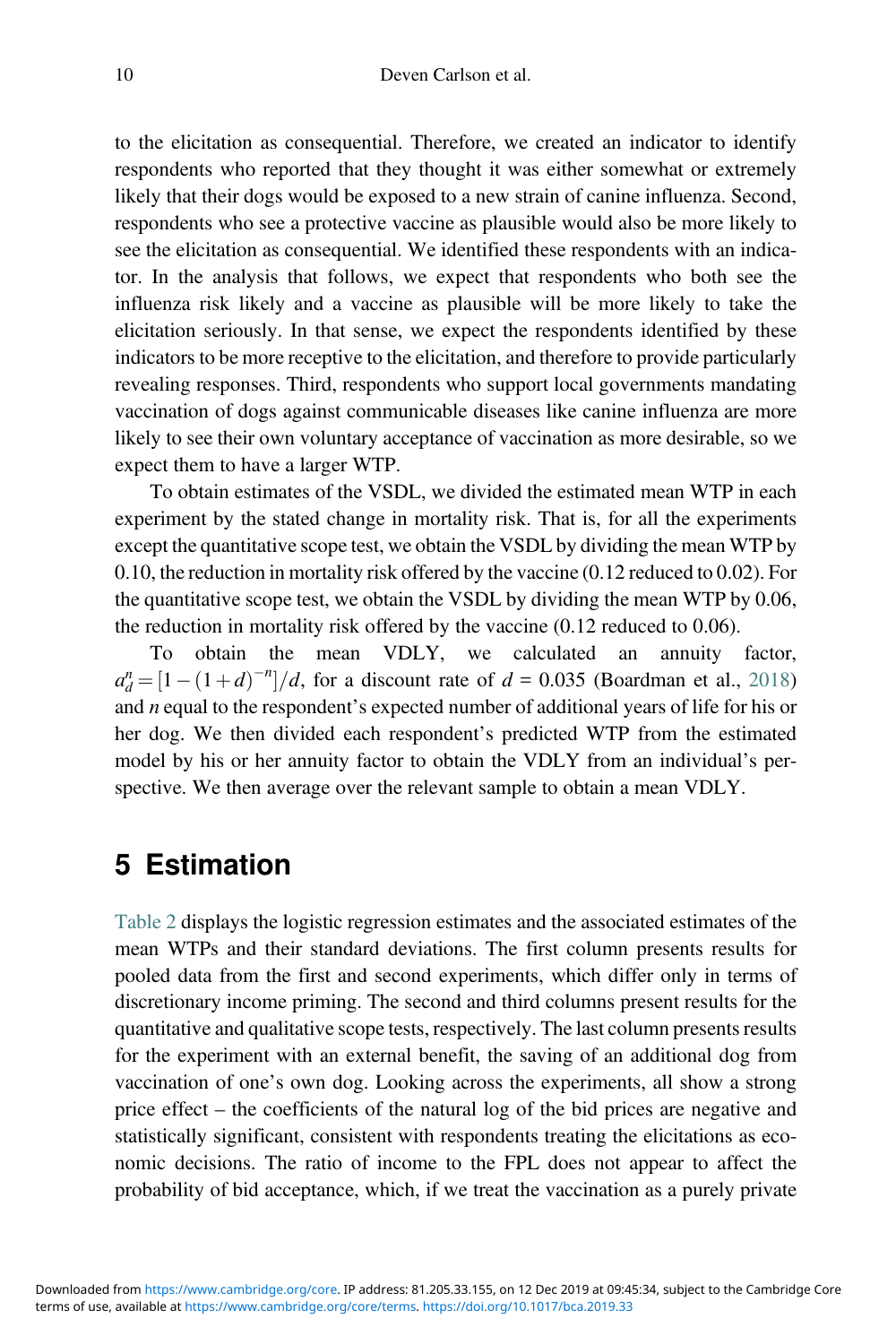|                                    | <b>Base case and</b><br>income priming<br>(Exp. 1 and 2) | <b>Quantity scope</b><br>test $(Exp. 3)$ | <b>Quality scope</b><br>test $(Exp. 4)$ | <b>External benefit</b><br>(Exp. 5) |
|------------------------------------|----------------------------------------------------------|------------------------------------------|-----------------------------------------|-------------------------------------|
| Ln of bid                          | $-0.50^{\circ}$ (0.060)                                  | $-0.47^{\degree}$ (0.089)                | $-0.47^*$ (0.084)                       | $-0.65^{\circ}$ (0.086)             |
| Ratio of income to FPL             | 0.038(0.025)                                             | 0.018(0.036)                             | $-0.011(0.036)$                         | 0.0064(0.035)                       |
| Dog viewed as<br>companion         | $0.28^* (0.13)$                                          | 0.25(0.19)                               | 0.30(0.18)                              | $0.67^* (0.19)$                     |
| Expected years of life             | $0.074$ $(0.020)$                                        | $0.073^* (0.025)$                        | $0.062^* (0.027)$                       | $0.057^* (0.026)$                   |
| Age of dog (years)                 | $0.076^* (0.021)$                                        | $0.079^* (0.027)$                        | 0.052(0.030)                            | $-0.0076(0.026)$                    |
| Insurance or prepaid<br>plan       | $0.46^{\degree}$ (0.15)                                  | $0.46^{\degree}$ (0.21)                  | $0.85^* (0.20)$                         | 0.39(0.21)                          |
| Lives alone                        | 0.12(0.18)                                               | 0.42(0.24)                               | 0.34(0.22)                              | $0.61^* (0.23)$                     |
| More than one dog                  | $-0.11(0.13)$                                            | 0.080(0.20)                              | 0.0076(0.18)                            | 0.33(0.18)                          |
| Influenza risk likely              | $0.58^* (0.16)$                                          | $0.68^* (0.23)$                          | $0.58^* (0.21)$                         | $0.62^* (0.24)$                     |
| Vaccination plausible              | $0.91^* (0.14)$                                          | $0.93^* (0.20)$                          | $0.68^* (0.19)$                         | $0.74^* (0.20)$                     |
| Vaccination should be<br>mandatory | $1.70^* (0.14)$                                          | $1.33^* (0.20)$                          | $1.01^* (0.18)$                         | $1.29^* (0.19)$                     |
| Discretionary income<br>priming    | $-0.035(0.13)$                                           |                                          |                                         |                                     |
| Constant                           | $-0.803(0.50)$                                           | $-1.01(0.73)$                            | $-0.22(0.72)$                           | $0.80^* (0.67)$                     |
| $\chi^2$                           | $422.5$ <sup>*</sup>                                     | $184.1*$                                 | $163.2^*$                               | $215.9*$                            |
| Coefficient of<br>discrimination   | 0.24                                                     | 0.21                                     | 0.18                                    | 0.24                                |
| Sample size                        | 1836                                                     | 918                                      | 905                                     | 923                                 |
| Mean WTP (\$)                      | 676                                                      | 603                                      | 715                                     | 784                                 |
| SE WTP (\$)                        | 90                                                       | 162                                      | 196                                     | 126                                 |
| Mean VSDL (\$)                     | 6760                                                     | 10,050                                   | 7150                                    | 7840                                |
| Mean VDLY (\$)                     | 1230                                                     | 1880                                     | 1300                                    | 1440                                |

<span id="page-10-0"></span>Table 2 Estimation of willingness-to-pay: logistic coefficients and standard errors.

<span id="page-10-1"></span>Abbreviation: FPL, Federal Poverty Line.

\* Statistically significant at the 5 % level.

good, raises some concern about the elicitation being seen by respondents as an economic choice. We note that a similar pattern appears when income rather than the ratio of income to the FPL is included in the model. A "surprisingly large" number of CVM studies report small income effects (Schläpfer, [2006](#page-18-13), p. 423). To the extent that respondents perceive the welfare of their dogs altruistically so that they do not view them as pure public goods, following Flores and Carson ([1997\)](#page-18-14), we do not necessarily expect a positive income elasticity of demand to translate into a positive income elasticity for WTP.

As with income, the variable in the first column indicating discretionary income priming does not have a statistically significant coefficient. To further allay these concerns about the absence of a measurable income effect, the pattern of the mean WTPs across the experiments is consistent with expectations. Most importantly for assessing the validity of the elicitation, the quantitative and qualitative scope tests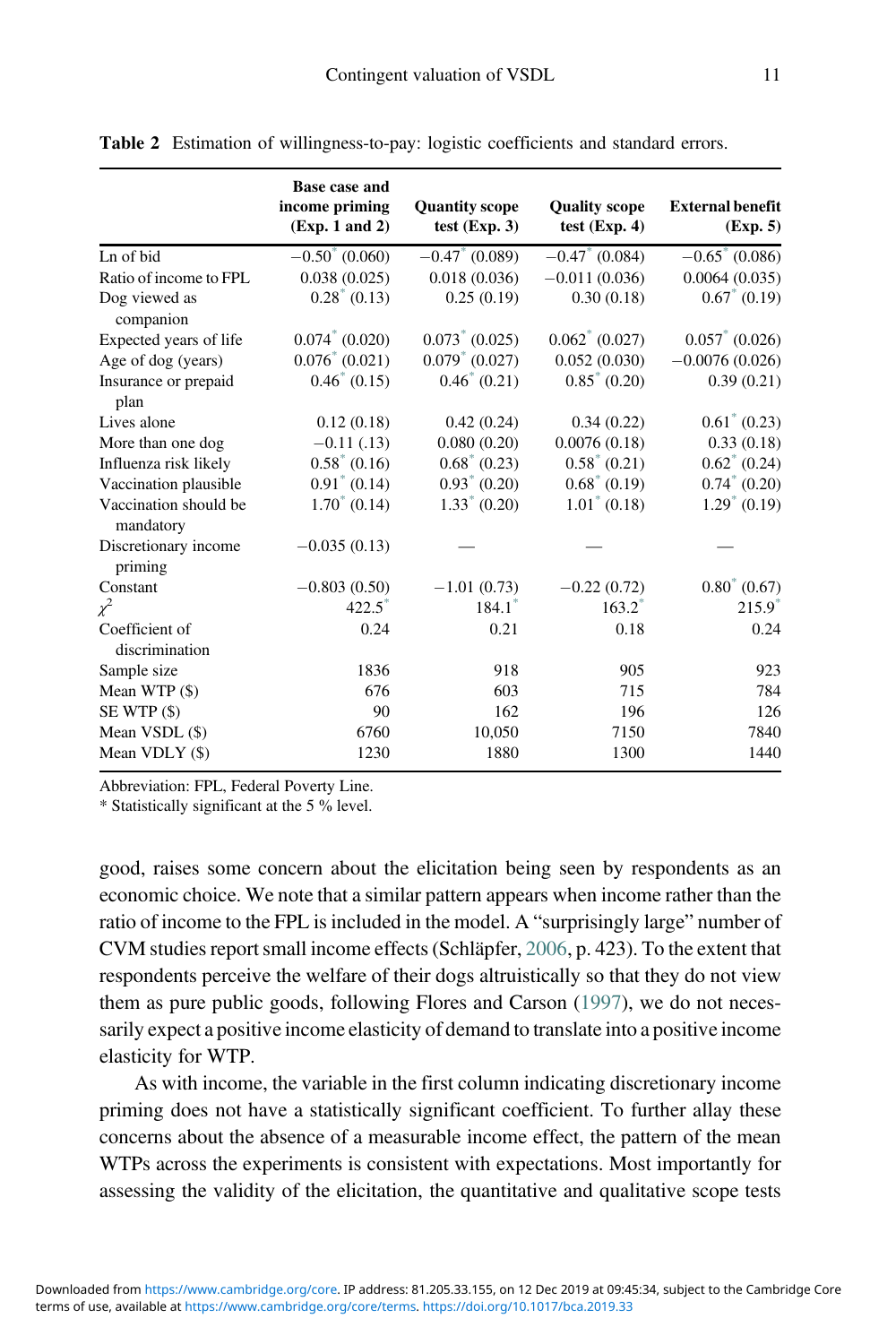show the expected pattern of relative magnitudes. The quantity scope test entails, relative to the base case, the vaccine generating a smaller reduction in the probability of mortality – the vaccine reduces the probability of mortality by 10 percentage points in the base case but only 6 percentage points in the quantity scope test. This smaller reduction in the probability of mortality should be accompanied by a lower WTP and that is indeed what the results in [Table 2](#page-10-0) demonstrate. Estimated WTP for the base case is \$676 but only \$603 in the quantity scope test. The qualitative scope test informs the respondent that dogs contracting canine influenza often experience significant pain and suffering prior to death, including coughing and choking. The base case, in contrast, informed respondents that death from canine influenza was sudden and painless. In theory, respondents should be willing to pay more to reduce the probability of a painful death than a painless one. And that is what the results in [Table 2](#page-10-0) illustrate, with a mean WTP of \$715 in the qualitative scope test, which is higher than the base case estimate of \$676. The experiment with the external benefit (one additional dog saved) also shows a mean WTP larger than in the base case.

Dog age and the dog viewed as a companion showed the hypothesized positive relationship in only two of the four models; expected years of life had the expected positive relationship in all four models. Having insurance or a prepaid plan has statistically significant positive coefficients in three of the four models. Although consistently positive, the coefficient of living alone was only statistically significant in one model. Turning to the perceptional variables, all the coefficients are positive and statistically significant as expected. That is, viewing the influenza risk as likely, seeing a vaccine as plausible, and believing that local governments should mandate dog vaccinations all positively affect mean WTP.

The standard errors of mean WTP vary across the models. The larger sample size accounts for the substantially smaller standard error for the base case model presented in the first column. Adding or subtracting two standard errors yields a range of mean WTP in the base case from about \$500 to about \$900, which translate into a range for VSDL of between \$5000 and \$9000.

## 6 Dogs that did not bark

Having more than one dog does not appear to affect WTP. Although not shown, we investigated the robustness of the models to additional variables. In general, their coefficients were not statistically significant, and more importantly, their inclusion did not substantially change the estimate of mean WTP. The additional variables were: keeping other pets or cats; respondent age and the square of respondent age; retired or student status; respondent gender; whether the dog was obtained from a breeder; location of household in an urban or rural area; number of children in the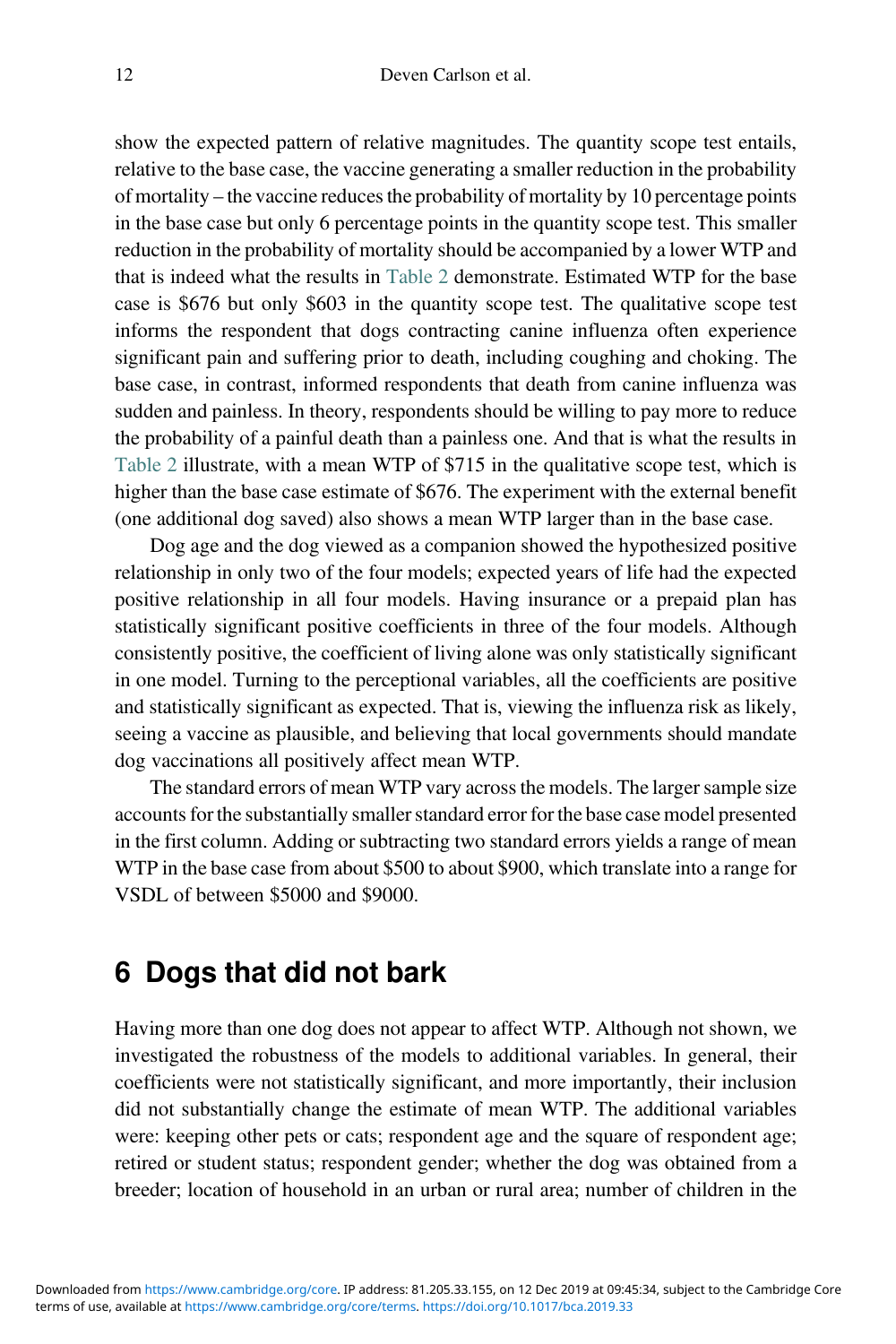household; presence of a child under three or under five years of age; an estimate of risk aversion based on a response to question about the willingness-to-purchase a gamble; and an indicator of the attention of the respondent to questions.

The relative absence of demographic effects on mean WTP suggests that valuations of mortality risks to dogs depend on unobserved rather than the commonly observed respondent characteristics. On the one hand, these unobserved characteristics contribute to larger standard errors in the estimates of WTP. On the other hand, they allow the estimates of mean WTP to be applied broadly, that is, without adjustments for the demographic characteristics of dog keepers.

## 7 Valuation

The last two rows of [Table 2](#page-10-0) show the mean VSDLs and mean VDLYs for all models. The base case yields a mean VSDL of \$6700 and a mean VDLY of \$1230. The quantitative scope test, which involves a smaller reduction in mortality risk than the base case, yields a mean VSDL of \$10,050 and a mean VDYL of \$1880.

These valuations depend on two crucial assumptions. First, the upper bound of the integration to determine the mean WTP is theoretically infinite, but for both practical reasons and concern that it is unrealistic to assume that individuals would actually be willing to pay very large sums for the mortality reduction, we limited the integration to \$15,000. Nonetheless, in the base case analysis with recoding for certainty, about 14 % of respondents offered a bid of between \$2500 and \$3000 were willing to purchase the vaccine. Consequently, the logistic model puts some probability on the acceptance of bids much higher than \$3000. We cannot determine if this "fat tail" is an artifact of our model or true reflection that some respondents indeed have very high WTP to avoid mortality risk for their dogs. We note that Kirk [\(2019\)](#page-18-1) found respondents (10 out of 190) who claimed that they would pay very large amounts (over \$100,000) for surgery to save a pet dog, which, although not directly comparable to WTP for risk reductions, suggests that some people may actually be in the tail of the distribution.

<span id="page-12-0"></span>Second, as described above, we made the now common assumption that in the valuation of private goods, only very certain bid acceptances should be counted as

| <b>Integration limit</b> | Accept without recoding | Accept if certainty 9 or 10 |
|--------------------------|-------------------------|-----------------------------|
| \$10,000                 | 9260                    | 5010                        |
| \$15,000                 | 12.910                  | 6760                        |
| \$20,000                 | 16.230                  | 8320                        |

Table 3 Sensitivity of value of statistical dog life (dollars) to limits of integration and recoding for certainty.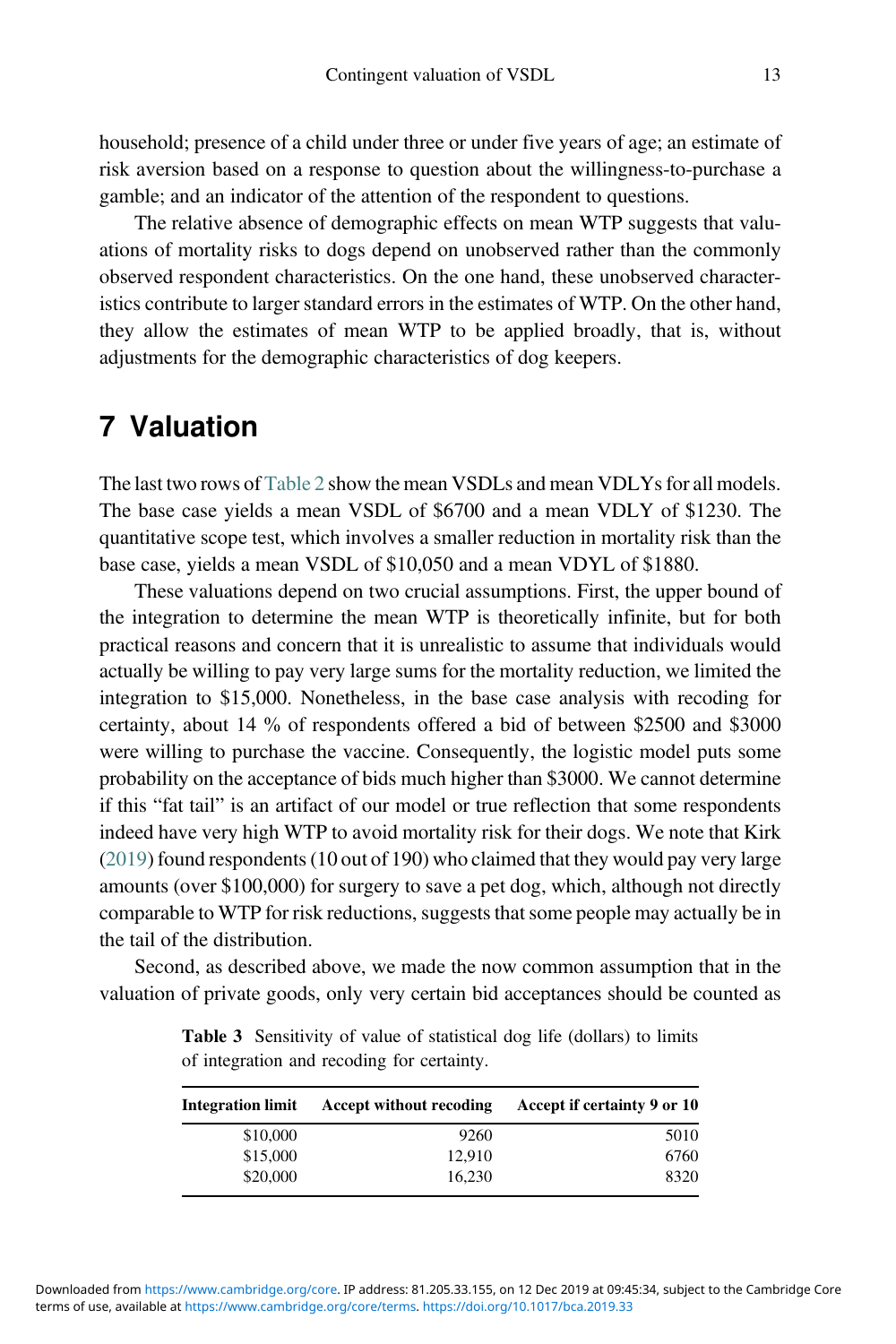such. In our base case analysis, we recoded acceptances as rejections if the respondent did not express an 8 or higher on 0- to 10-point certainty scale. It is reasonable to consider the possibility that the recoding is incorrect and acceptances should be taken at face value.

[Table 3](#page-12-0) assesses the implications of these two assumptions. The rows show the mean VSDLs resulting from both higher and lower upper limits of integration in the calculation of mean WTP, and the columns show the difference between our recoding for certainty and no recoding for certainty. Comparing rows, we see that mean VSDL increases as the upper limit of integration increases, but at a decreasing rate. Comparing columns, it is clear that not recoding for certainty results in mean VSDLs that are almost double those based on recoded data.

As noted, respondents who viewed exposure to the influenza risk as likely and vaccination against it plausible were more likely to accept bids and therefore had higher mean WTPs. We created an indicator variable that takes the value 1 if the respondent saw the influenza exposure as likely and the vaccine as plausible and 0 otherwise. We interpret this variable as indicating receptivity to the elicitation. That is, we hypothesize that receptive respondents are more likely to be interpreting the elicitation as if it were an actual choice than non-receptive respondents.

[Table 4](#page-14-0) explores the implications of receptivity and viewing the dog as a companion on mean VSDL and VDLY in the base case model. The row comparisons show that companionship modestly increases the mean VSDL and VDLY. The column comparisons show that receptive respondents had mean VSDLs and VDLYs more than double the magnitudes of those who were not responsive. These much larger values would be more appropriate shadow prices if receptive respondents do indeed interpret the elicitation more as if it were a real choice.

Our survey experiments do not provide us with a way to determine if more weight should be placed on the mean VSDLs and VSLYs of receptive respondents. To facilitate use of our results by those who wish to make different assumptions and value dogs with different characteristics, we estimated the descriptive regressions shown in [Table 5](#page-14-1). The dependent variables are the VSDLs and VSLYs of the combined base case and income-primed respondents (column 1 of [Table 2\)](#page-10-0). The explanatory variables are whether or not the dog is viewed as a companion, the expected number of remaining years of life of the dog, the age of the dog, and whether or not the respondent is receptive to the elicitation. To facilitate use of our estimates in regulatory analysis, we estimate the regressions for the mean VDLY with discount rates of 3 and 7 %, as well as the preferred 3.5 %.

To illustrate how the results of these descriptive regressions could be used in practice, consider a case where an analyst would like an estimate of the VSDL under two scenarios, one where the dog is viewed as a companion and a second where it is not. For purposes of this exercise, assume that the analyst is using our results to estimate a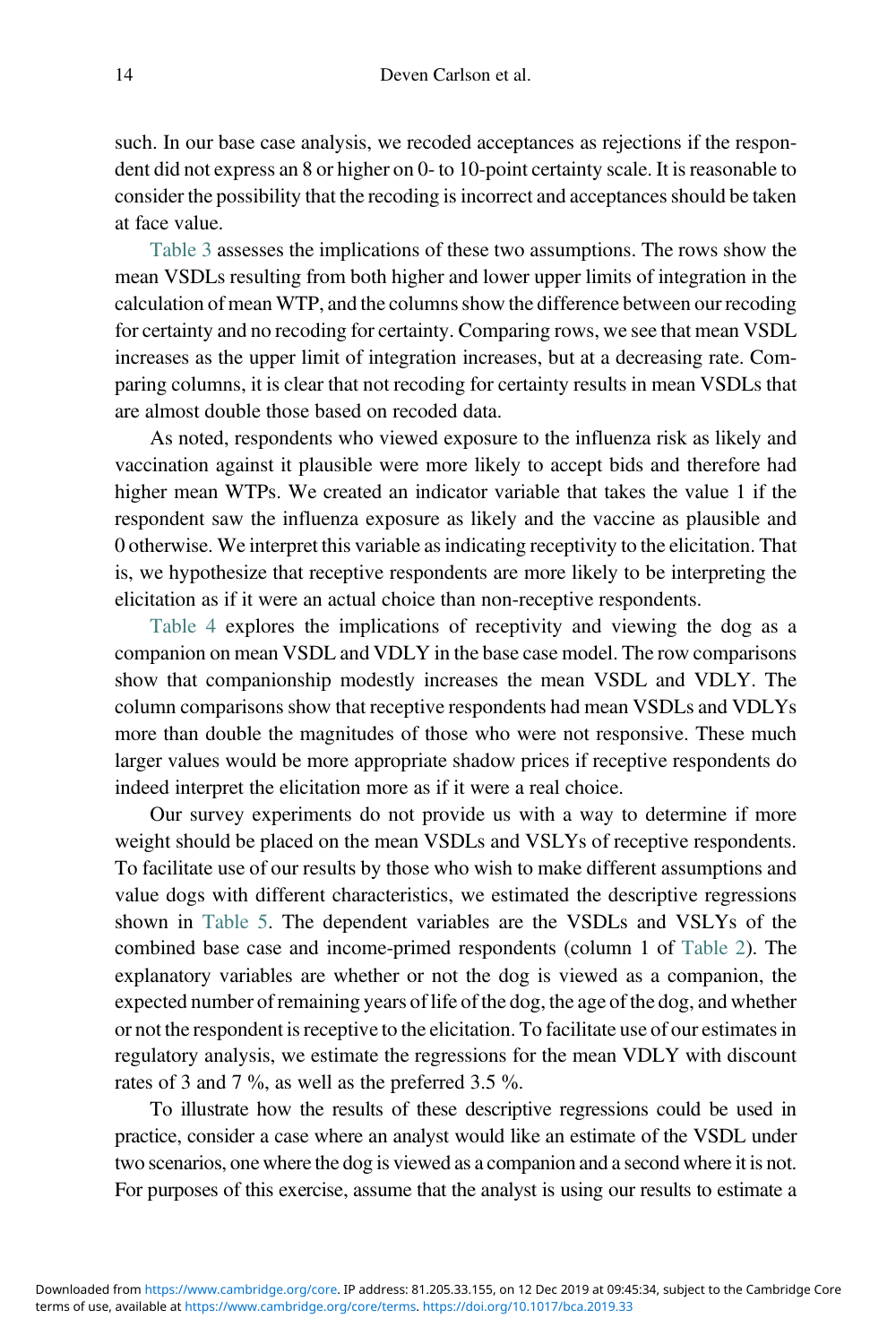|                           | Not receptive<br>(overall means: 6040/1090) | Receptive<br>(overall means: 12,700/2410) |
|---------------------------|---------------------------------------------|-------------------------------------------|
| Not companion             |                                             |                                           |
| VSDL (overall mean: 6300) | 5570                                        | 12.350                                    |
| VDLY (overall mean: 1140) | 990                                         | 2430                                      |
| Companion                 |                                             |                                           |
| VSDL (overall mean: 7190) | 6470                                        | 13,010                                    |
| VDLY (overall mean: 1320) | 1180                                        | 2400                                      |

<span id="page-14-0"></span>Table 4 Value of statistical dog life (VSDL) and value of a dog life-year (VDLY) for receptiveness and companionship (dollars).

<span id="page-14-1"></span>Table 5 Descriptive value of statistical dog life (VSDL) and value of a dog life-year (VDLY) regressions based on companionship, dog age, dog expected life, and respondent receptivity.

|                           | VSDL(\$)   | VDLY(\$)    | VDLY(\$)    | $VDLY$ (\$) |
|---------------------------|------------|-------------|-------------|-------------|
|                           |            | $d = 0.03$  | $d = 0.035$ | $d = 0.07$  |
| Dog viewed as companion   | 830 (210)  | 160(58)     | 160(58)     | 180 (62)    |
| Expected years of life    | 290 (34)   | $-110(9.1)$ | $-110(9.2)$ | $-100(9.8)$ |
| Age of dog                | 96(34)     | 43(9.2)     | 43(9.2)     | 46(9.8)     |
| Receptivity of respondent | 6650 (340) | 1370 (93)   | 1390 (93)   | 1540 (100)  |
| Constant                  | 2530 (480) | 1630 (130)  | 1640 (130)  | 1690 (140)  |
| N                         | 1836       | 1836        | 1836        | 1836        |
| $R^2$                     | 0.21       | 0.25        | 0.25        | 0.23        |

Note: Standard errors in parentheses adjacent to coefficient estimate.

VSDL for a newborn puppy with a life expectancy of 13 years and where the survey respondent was receptive to the valuation scenario. To estimate the VSDL of a companion animal in this case, the analyst would simply add the relevant coefficients from the descriptive regressions. In particular, the analyst would add the coefficients on:

- (i) the constant term  $(\$2530)$ ;
- (ii) the receptivity indicator (\$6650);
- (iii) the expected years of life measure multiplied by 13 (\$290  $\times$  13 = \$3770); and
- (iv) the companion indicator (\$830).

This exercise produces a VSDL estimate for a companion dog of \$13,780. The estimate for a non-companion dog would be \$830 lower, or \$12,950. To recover an estimate of VDLY, the analyst would apply a similar procedure to the regression results in the column with their preferred discount rate. More generally, the results in [Table 5](#page-14-1) can be used to generate estimates of either the VSDL or VDLY under alternative assumptions about any of the covariates included in the regressions.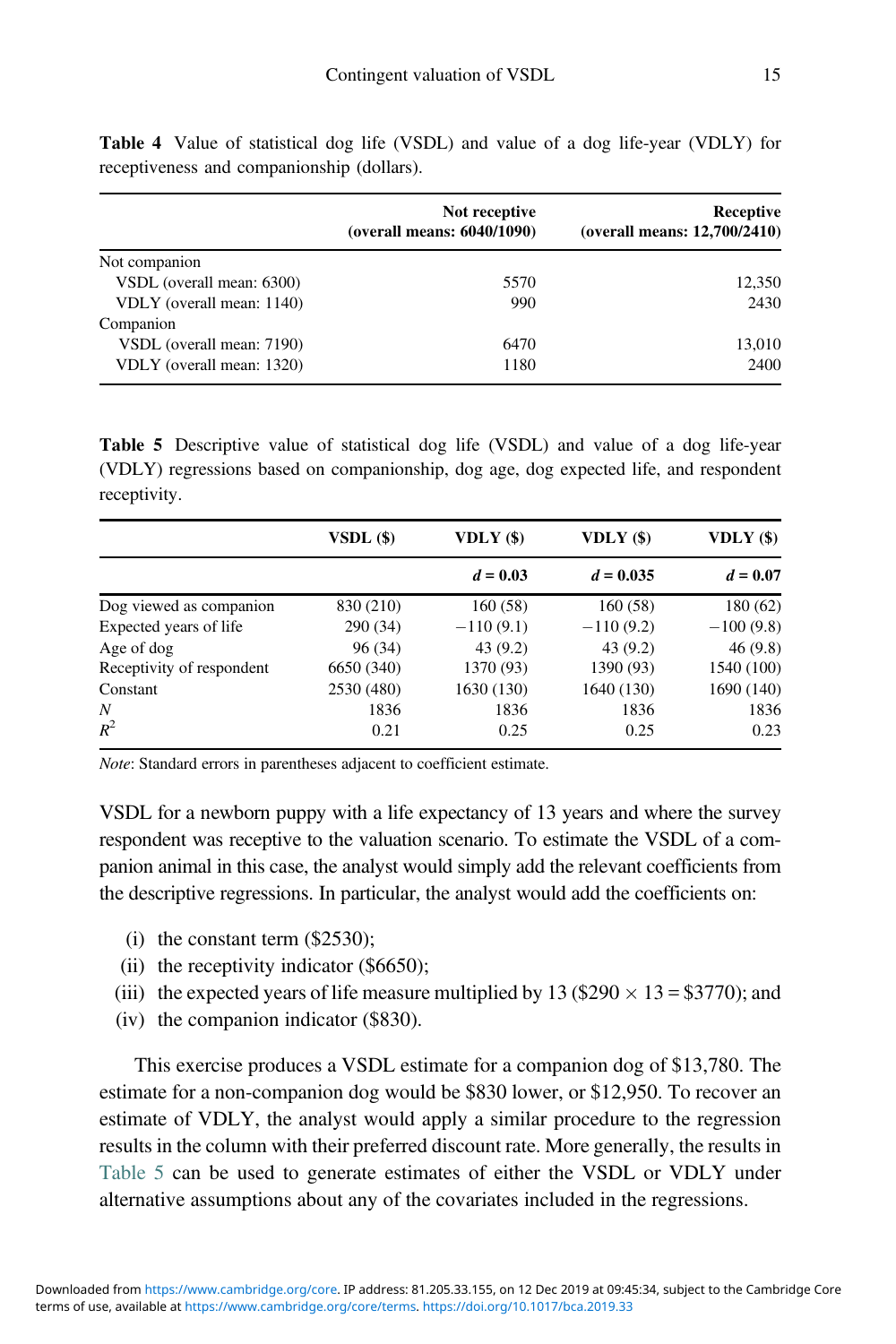## 8 Conclusion

Ample evidence – ranging from purchases of pet supplies to veterinary bills – demonstrates that Americans value their pet dogs. But, how much are they valued? That is, what is an appropriate shadow price for the life of a pet dog? As far as we know, no studies have attempted to answer this question using appropriate revealed or stated preference methods. In this study, we apply the latter to provide a plausible VSDL for use in cost-benefit analysis, tort cases, and divorce proceedings. Our direct estimate of the VSDL is \$6760. However, taking account of the receptivity of respondents to the risks presented in the elicitation and the possibility that recoding for certainty is not appropriate in this context, as well as the result of the quantitative scope test, our direct estimate is likely too low. Therefore, we recommend setting the VSDL to \$10,000, a very round number that both reflects our overall interpretation of the results of our analysis and conveys that we are providing only a first estimate.

Although there remain critics of the use of the VSL, most economists and regulatory analysts have come to accept its use as appropriate and necessary for comprehensively assessing impacts in cost-benefit analyses. An important factor in the acceptance of the VSL is its basis in the willingness of people to pay to avoid mortality risks that they themselves face. As our estimate of the VSDL is based on the willingness-to-pay of dog keepers – as opposed to the dogs themselves – to avoid mortality risks, we anticipate that, ironically, some who accept the VSL may reject the VSDL! We note, however, that our estimate is three or four times larger than the value of dog life used by the FDA in its rulemaking regarding requirements for animal food manufacturing under the Food Safety Modernization Act (FDA, [2015\)](#page-18-6). We also note that this objection would apply to using a VSL for children because they do not participate in the labor markets that provide the most common basis for estimating the VSL, or contingent valuation surveys to estimate the value of species preservation. Indeed, contingent valuations typically find that parents are willing to pay substantially more to reduce mortality risks for their children than they are for reductions in mortality risks for themselves (see, for example, Hammitt & Haninger, [2010](#page-18-15)).

Although we have confidence in our estimate, both because it is based on a representative national sample of dog owners and because it employs conventional CVMs, it is only a first estimate. It demonstrates the feasibility of using contingent valuation surveys to estimate the VSDL. As with stated preference studies in general, replications are desirable to strengthen confidence in results. We hope to see others provide those replications. It would also be valuable to work toward estimating VSDL using revealed preference data, with information on households' veterinary expenditures representing a possible avenue for doing so. And, of course, we are sure cat keepers would be interested in the VSCL!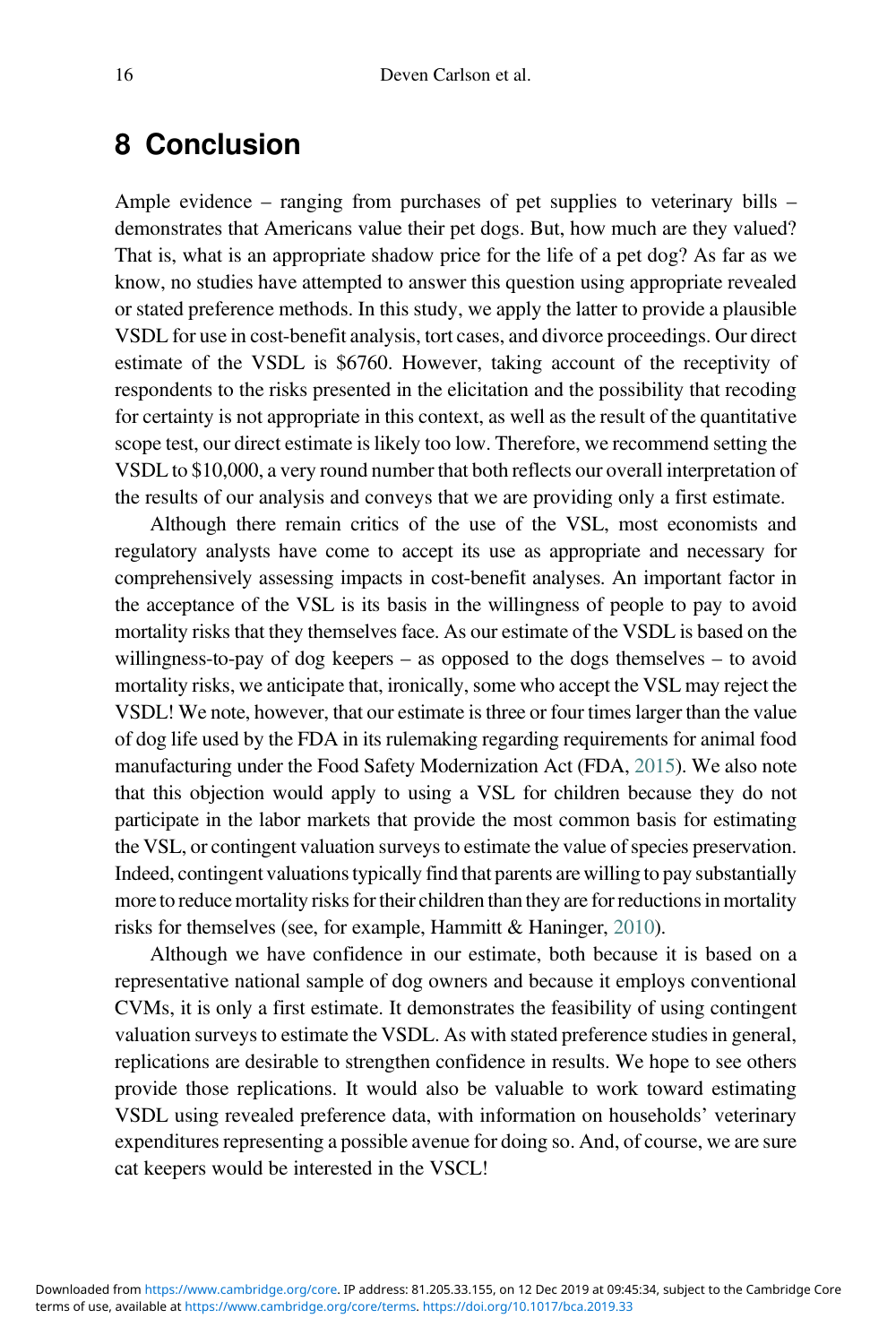## Appendix

| <b>Female names</b> |                           |                             | <b>Male</b> names                                      |                |                    |                             |                                                        |
|---------------------|---------------------------|-----------------------------|--------------------------------------------------------|----------------|--------------------|-----------------------------|--------------------------------------------------------|
| Full<br>sample      | <b>Rover</b> <sup>a</sup> | Sample<br>with<br>insurance | <b>Embrace</b><br>Pet<br><b>Insurance</b> <sup>b</sup> | Full<br>sample | Rover <sup>a</sup> | Sample<br>with<br>insurance | <b>Embrace</b><br>Pet<br><b>Insurance</b> <sup>b</sup> |
| <b>Bella</b>        | <b>Bella</b>              | Bella                       | <b>Bella</b>                                           | Max            | Max                | Max                         | Max                                                    |
| Daisy               | Lucy                      | Bailey                      | Luna                                                   | Buddy          | Charlie            | <b>Buddy</b>                | Charlie                                                |
| Molly               | Luna                      | Daisy                       | Lucy                                                   | Rocky          | Cooper             | Lucky                       | Buddy                                                  |
| Sadie               | Daisy                     | Ginger                      | Daisy                                                  | Bear           | <b>Buddy</b>       | Bear                        | Cooper                                                 |
| Lucy                | Lola                      | Sadie                       | Lola                                                   | Charlie        | Jack               | Jack                        | Rocky                                                  |
| Lily                | Sadie                     | Chloe                       | Molly                                                  | Toby           | Rocky              | <b>Buster</b>               | <b>Bear</b>                                            |
| Maggie              | Molly                     | Coco                        | Sadie                                                  | Lucky          | Duke               | Rocky                       | Milo                                                   |
| Princess            | Bailey                    | Maggie                      | Chloe                                                  | Jack           | Bear               | Milo                        | Duke                                                   |
| Chloe               | Maggie                    | Nala                        | Coco                                                   | Milo           | Tucker             | <b>Zeus</b>                 | <b>Zeus</b>                                            |
| Sophie              | Stella                    | Princess                    | Bailey                                                 | Duke           | Oliver             | Chance                      | Toby                                                   |
|                     |                           |                             |                                                        | Overlap        |                    |                             |                                                        |
| 6                   |                           |                             | 6                                                      |                | 7                  |                             | 5                                                      |

Table A1 Representativeness of sample in terms of frequency of dog names.

<span id="page-16-1"></span><span id="page-16-0"></span><sup>a</sup> [https://www.rover.com/blog/dog-names/.](https://www.rover.com/blog/dog-names/) <sup>b</sup> [https://www.embracepetinsurance.com/waterbowl/article/most-popular-dog-names-of-2018.](https://www.embracepetinsurance.com/waterbowl/article/most-popular-dog-names-of-2018)

| <b>Characteristics</b>          | $\boldsymbol{N}$ | Mean  | Std. dev. | Min.     | Max.   |
|---------------------------------|------------------|-------|-----------|----------|--------|
| Female                          | 4974             | 0.508 | 0.5       | $\Omega$ |        |
| Age                             | 4974             | 46.15 | 16.8      | 18       | 89     |
| Hispanic                        | 4974             | 0.149 | 0.356     | $\Omega$ |        |
| White                           | 4974             | 0.731 | 0.444     |          |        |
| <b>Black</b>                    | 4974             | 0.099 | 0.299     |          |        |
| Other race                      | 4974             | 0.17  | 0.376     |          |        |
| Ln of bid                       | 4975             | 6.99  | 0.99      | 1.609    | 8.006  |
| Income FPL                      | 4915             | 3.33  | 2.51      | 0.114    | 16.813 |
| Dog viewed as companion         | 4973             | 0.514 | 0.5       | $\Omega$ |        |
| Expected years of life          | 4975             | 8.45  | 4.17      | 0.1      | 20     |
| Age of dog (years)              | 4975             | 6.14  | 4.04      | 0        | 28     |
| Insurance or prepaid plan       | 4975             | 0.245 | 0.43      | 0        |        |
| Lives alone                     | 4975             | 0.239 | 0.427     | 0        |        |
| More than one dog               | 4975             | 0.407 | 0.491     | 0        |        |
| Influenza risk likely           | 4975             | 0.158 | 0.365     | 0        |        |
| Vaccination plausible           | 4975             | 0.517 | 0.5       |          |        |
| Vaccination should be mandatory | 4975             | 0.378 | 0.485     | $\Omega$ |        |

| <b>Table A2</b> Sample summary statistics. |  |  |  |
|--------------------------------------------|--|--|--|
|--------------------------------------------|--|--|--|

Abbreviation: FPL, Federal Poverty Line.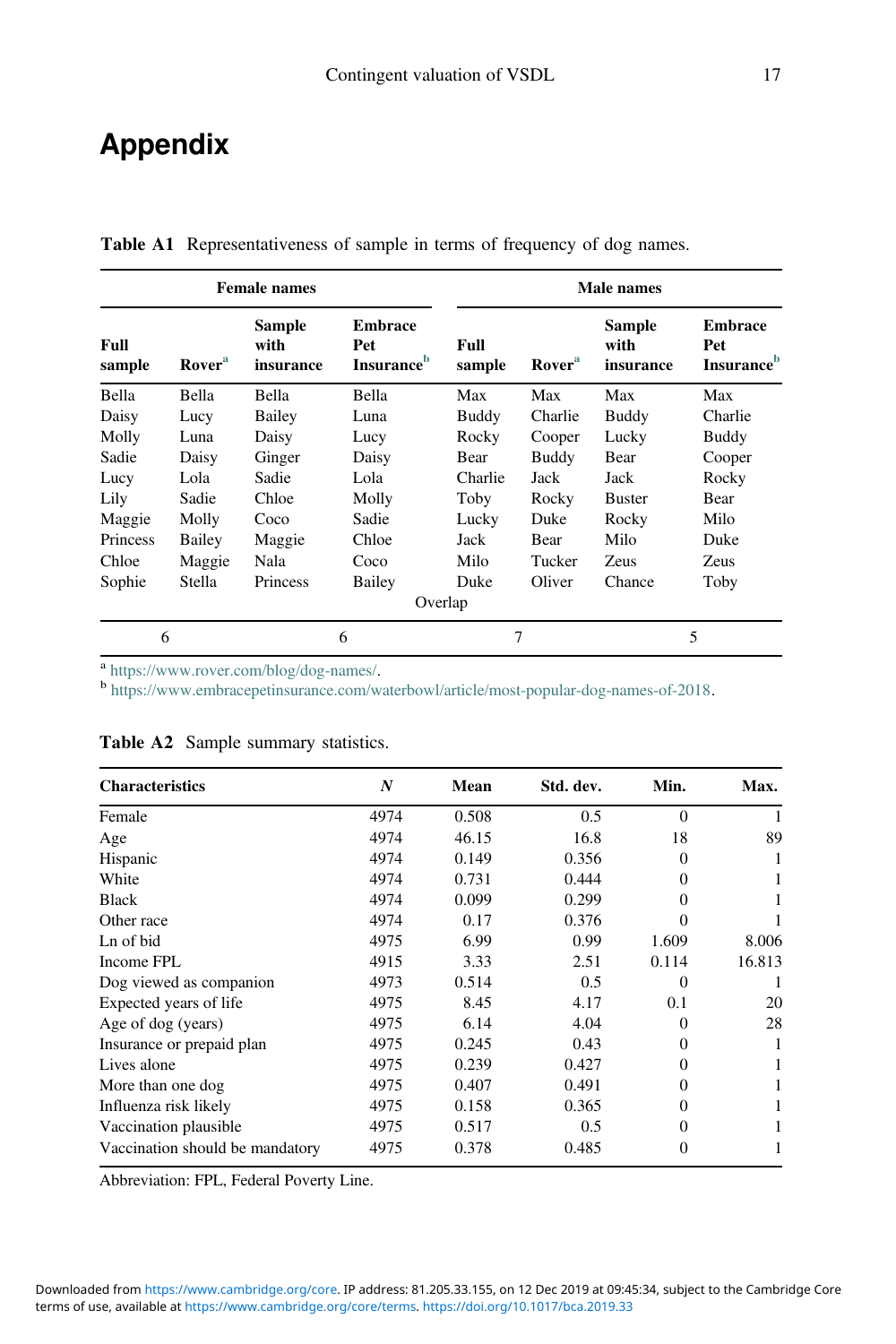| <b>Characteristics</b>          | N   | Mean  | Std. dev. | Min.     | Max.   |
|---------------------------------|-----|-------|-----------|----------|--------|
| Female                          | 989 | 0.549 | 0.497     | $\Omega$ |        |
| Age                             | 989 | 39.92 | 16.73     | 18       | 89     |
| Hispanic                        | 989 | 0.201 | 0.401     | $\Omega$ |        |
| White                           | 989 | 0.663 | 0.473     | $\Omega$ |        |
| <b>Black</b>                    | 989 | 0.139 | 0.346     | $\Omega$ |        |
| Other race                      | 989 | 0.198 | 0.399     | 0        |        |
| Ln of bid                       | 989 | 6.82  | 1.089     | 1.609    | 8.006  |
| Income FPL                      | 989 | 3.265 | 2.56      | 0.114    | 16.813 |
| Dog viewed as companion         | 989 | 0.488 | 0.50      | $\Omega$ |        |
| Expected years of life          | 989 | 9.00  | 4.18      |          | 20     |
| Age of dog (years)              | 989 | 5.28  | 3.67      | $\Omega$ | 23     |
| Insurance or prepaid plan       | 989 | 0.382 | 0.49      | $\Omega$ | 1      |
| Lives alone                     | 989 | 0.148 | 0.355     | 0        |        |
| More than one dog               | 989 | 0.418 | 0.493     | 0        |        |
| Influenza risk likely           | 989 | 0.209 | 0.407     | 0        |        |
| Vaccination plausible           | 989 | 0.597 | 0.491     | $\Omega$ |        |
| Vaccination should be mandatory | 989 | 0.589 | 0.492     | $\Omega$ |        |

Table A3 Sample summary statistics for respondents' recoded to "no" based on: WTP vote  $=$  yes, uncertainty (certainty  $\langle 8 \rangle$ ).

Abbreviation: FPL, Federal Poverty Line.

#### References

- <span id="page-17-2"></span>American Veterinary Medical Association. 2019. Canine Influenza. Available at [https://www.](https://www.avma.org/KB/Resources/Reference/Pages/Canine-Influenza-Backgrounder.aspx) [avma.org/KB/Resources/Reference/Pages/Canine-Influenza-Backgrounder.aspx.](https://www.avma.org/KB/Resources/Reference/Pages/Canine-Influenza-Backgrounder.aspx) (accessed June 25, 2019)
- <span id="page-17-0"></span>APPA. 2018. Pet Industry Market Size & Ownership Statistics. Available at [http://www.](http://www.americanpetproducts.org/press_industrytrends.asp) [americanpetproducts.org/press\\_industrytrends.asp](http://www.americanpetproducts.org/press_industrytrends.asp). (accessed June 18, 2018)
- <span id="page-17-4"></span>Blumenschein, Karen, Glenn C. Blomquist, Magnus Johannesson, Nancy Horn, and Patricia Freeman. 2007 "Eliciting Willingness to Pay Without Bias: Evidence from a Field Experiment." Economic Journal, 118(525): 114–137.
- <span id="page-17-6"></span>Boardman, Anthony E., David H. Greenberg, Aidan R. Vining, and David L. Weimer. 2018. Cost-Benefit Analysis: Concepts and Practice. New York, NY: Cambridge University Press.
- <span id="page-17-5"></span>Buckland, Stephen T., Douglas C. MacMillan, Elizabeth I. Duff, and Nick Hanley. 1999. "Estimating Mean Willingness to Pay from Dichotomous Choice Contingent Valuation Studies." Journal of the Royal Statistical Society: Series D (The Statistician), 48(1): 109–124.
- <span id="page-17-1"></span>Centers for Disease Control and Prevention. 2019. Key Facts About Canine Influenza (Dog Flu). Available at [https://www.cdc.gov/flu/other/canine-flu/keyfacts.html.](https://www.cdc.gov/flu/other/canine-flu/keyfacts.html) (accessed June 25, 2019)
- <span id="page-17-3"></span>Champ, P. A., Bishop, R. C., Brown, T. C., and McCollum, D. W. 1997. "Using donation mechanisms to value nonuse benefits from public goods." Journal of Environmental Economics and Management, 33(2): 151–162.